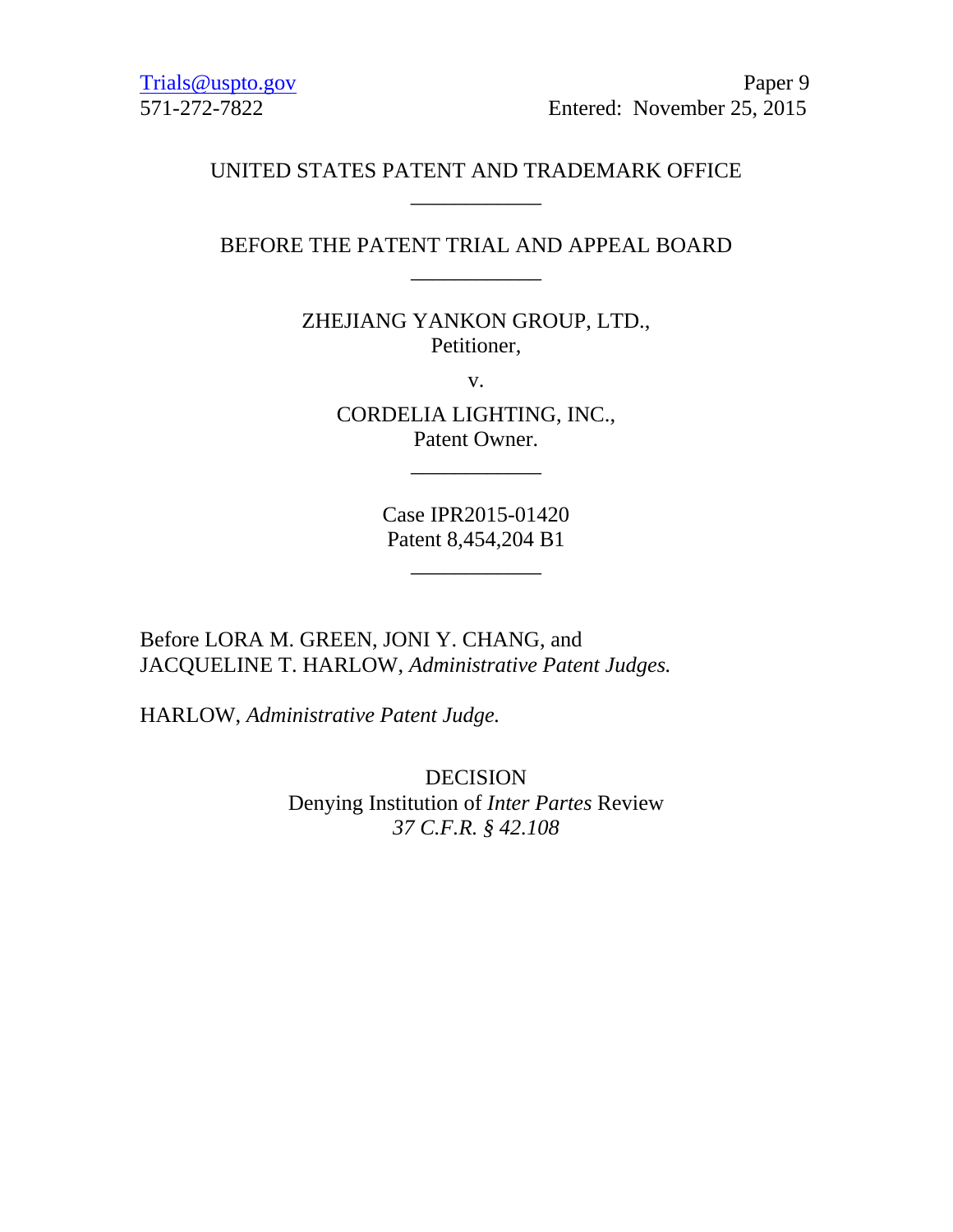### I. INTRODUCTION

Petitioner, Zhejiang Yankon Group, LTD. ("Yankon-China"), filed a Petition requesting *inter partes* review of claims 1–20 of U.S. Patent No. 8,454,204 (Ex. 1001, "the '204 patent"). Paper 1 ("Pet."). Patent Owner, Cordelia Lighting, Inc. ("Cordelia") timely filed a Preliminary Response. Paper 6 ("Prelim. Resp."). In its Preliminary Response, Cordelia alleged that Yankon Industries, Inc. ("Yankon-US"), as well as Lowe's Companies, Inc. and Lowe's Home Centers, LLC (collectively, "Lowe's") should have been identified as real parties-in-interest in the Petition, pursuant to 35 U.S.C. § 312(a)(2). Prelim. Resp. 4–22.

In view of Cordelia's allegations, we *sua sponte* authorized Yankon-China to submit briefing and evidence (exclusive of new testimony) addressing the real party-in-interest issues raised in the Preliminary Response. Paper 7. Yankon-China subsequently filed a Brief on Real Parties in Interest in Response to Paper 7, (Paper 8 ("Reply")), and provided additional excerpts from depositions cited in Cordelia's Preliminary Response, (Exs. 1014–1016), which we have reviewed. Yankon-China did not submit any documentary, or other non-testimonial evidence, with its Reply.

Section 312 of Title 35 of the United States Code establishes the requirements for a petition seeking *inter partes* review of an issued patent. Section 312 states, in relevant part, that a petition "may be considered only if— . . . (2) the petition identifies *all* real parties in interest." 35 U.S.C. § 312(a)(2) (emphasis added). Upon consideration of the totality of the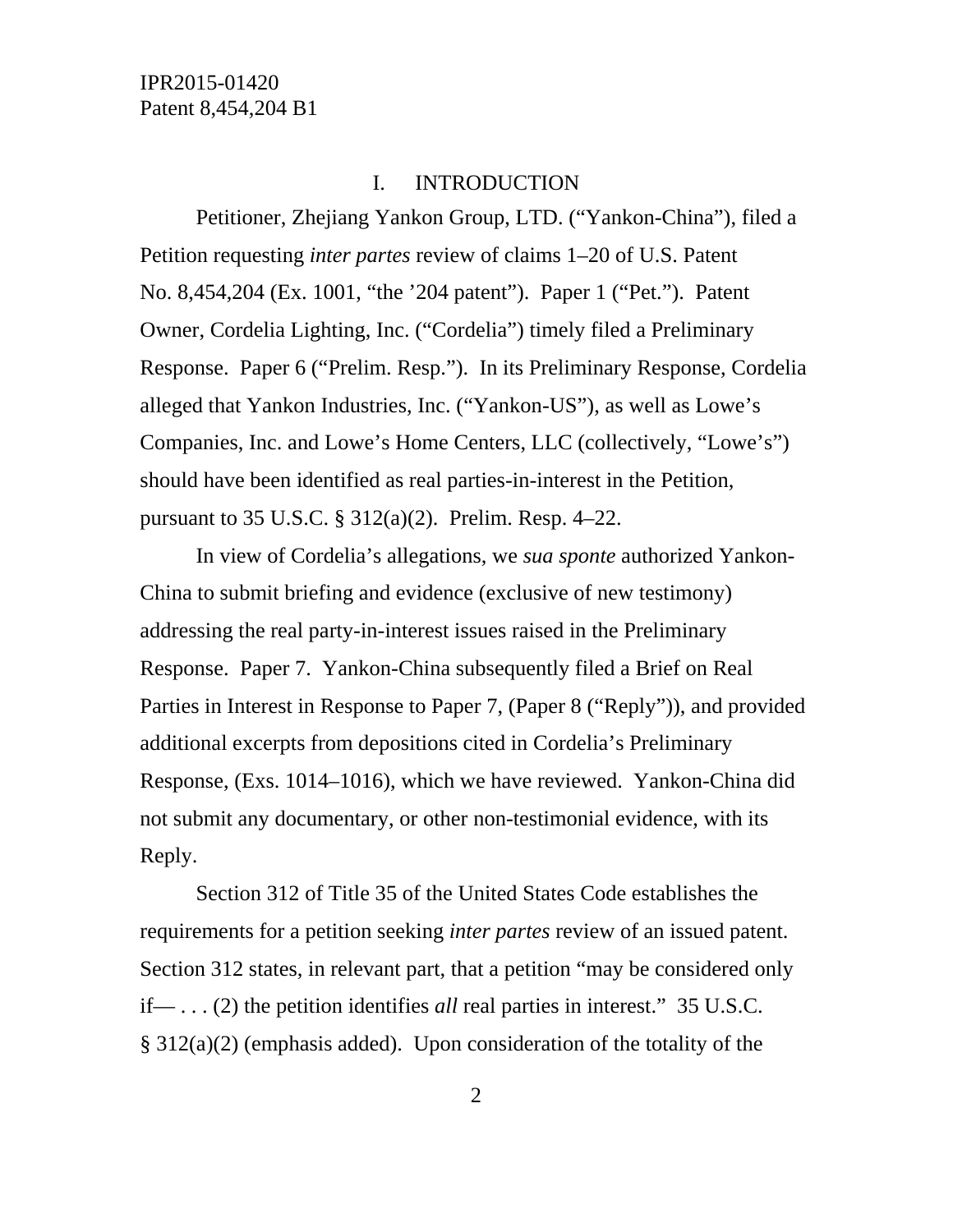-

circumstances, we are persuaded that Yankon-China should have identified Yankon-US as a real party-in-interest in the Petition, as required by 35 U.S.C. § 312(a)(2). We, therefore, deny the Petition.

# *A. Related Matters*

The parties indicate that the '204 patent was asserted in a district court case captioned *Cordelia Lighting, Inc. v. Zhejiang Yankon Group Co., Ltd. et al.*, No. 5:14-cv-00881-JGB-SP (C.D. Cal.). Paper 5, 2; Pet. 2; Ex. 1004.<sup>1</sup> Yankon-China, Yankon-US, Wei Chen, and Lowe's are named as defendants in that suit. Ex. 1004. On April 27, 2015, the district court issued a preliminary injunction against defendants, currently in force against Yankon-China and Yankon-US (collectively, the "Yankon entities"). $2$ Paper 5, 2; Ex. 2011. The district court litigation has been stayed pending resolution of this *inter partes* review. Prelim. Resp. 4.

On May 26, 2015, the Yankon entities appealed the preliminary injunction to the United States Court of Appeals for the Federal Circuit, in an appeal captioned *Cordelia Lighting, Inc. v. Zhejiang Yankon Group Co.,* 

<sup>&</sup>lt;sup>1</sup> Petitioner's statement that "[t]he '204 Patent is the subject of a patent infringement lawsuit brought by Cordelia Lighting, Inc. in the Central District of Florida," appears to be an inadvertent error, as Petitioner's Exhibit 1004 correctly identifies the Central District of California as the situs of the infringement suit.

 $2^2$  Subsequent to entry of the injunction, the district court clarified that "Lowe's was not enjoined" by the preliminary injunction. Ex. 2015, A18 n.3.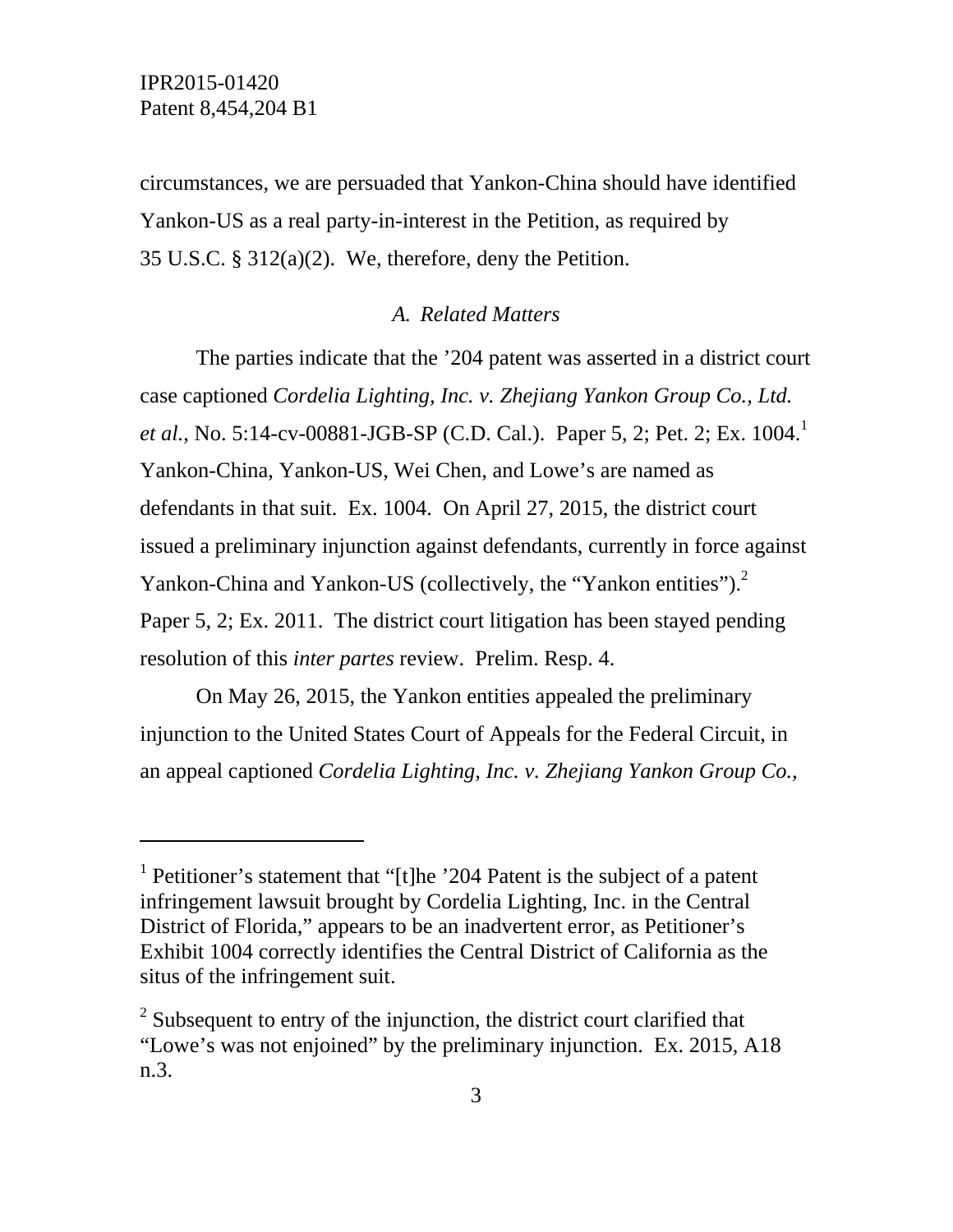*Ltd., et al.*, No. 15-1698 (Fed. Cir.). Paper 5, 2; Ex. 2015, 2. The Yankon entities' appeal of the preliminary injunction remains pending.

# *B. Factual Background*

Yankon-China manufactures and sells recessed lighting fixtures. Ex. 2015, 4, 6. Yankon-China sells products in the United States directly to customers, and via Yankon-US, a wholly owned subsidiary. Ex. 1014, 33:1–10; Ex. 2006. Yankon-US in turn sells lighting fixtures, doing business as Energetic Lighting. Ex. 1015, 48:7–10, 45:3–8; Ex. 2008, 24:9– 15, 25:18–24. Lowe's has sold lighting fixtures manufactured by Yankon-China. Ex. 1015, 42:5–12. However, subsequent to the district court's entry of an injunction against Yankon-China and Yankon-US, Lowe's has agreed to discontinue sales of products accused of infringing the '204 patent. Ex. 2012, 2.

Yankon-US has participated in patent licensing and sales negotiations related to the '204 patent and products accused of infringing that patent. For example, even though it allegedly does not sell the products accused of infringing the '204 patent, (Ex. 1014, 33:11–23), Yankon-US "was involved in the sales negotiation[s]" for at least one of the accused products, (*id*. at 35:4–10). Moreover, Michael Dellatorre, the General Sales Manager for Energetic Lighting, a trade name for Yankon-US, was responsible for "reach[ing] out to Cordelia to see if there was a way of working with

4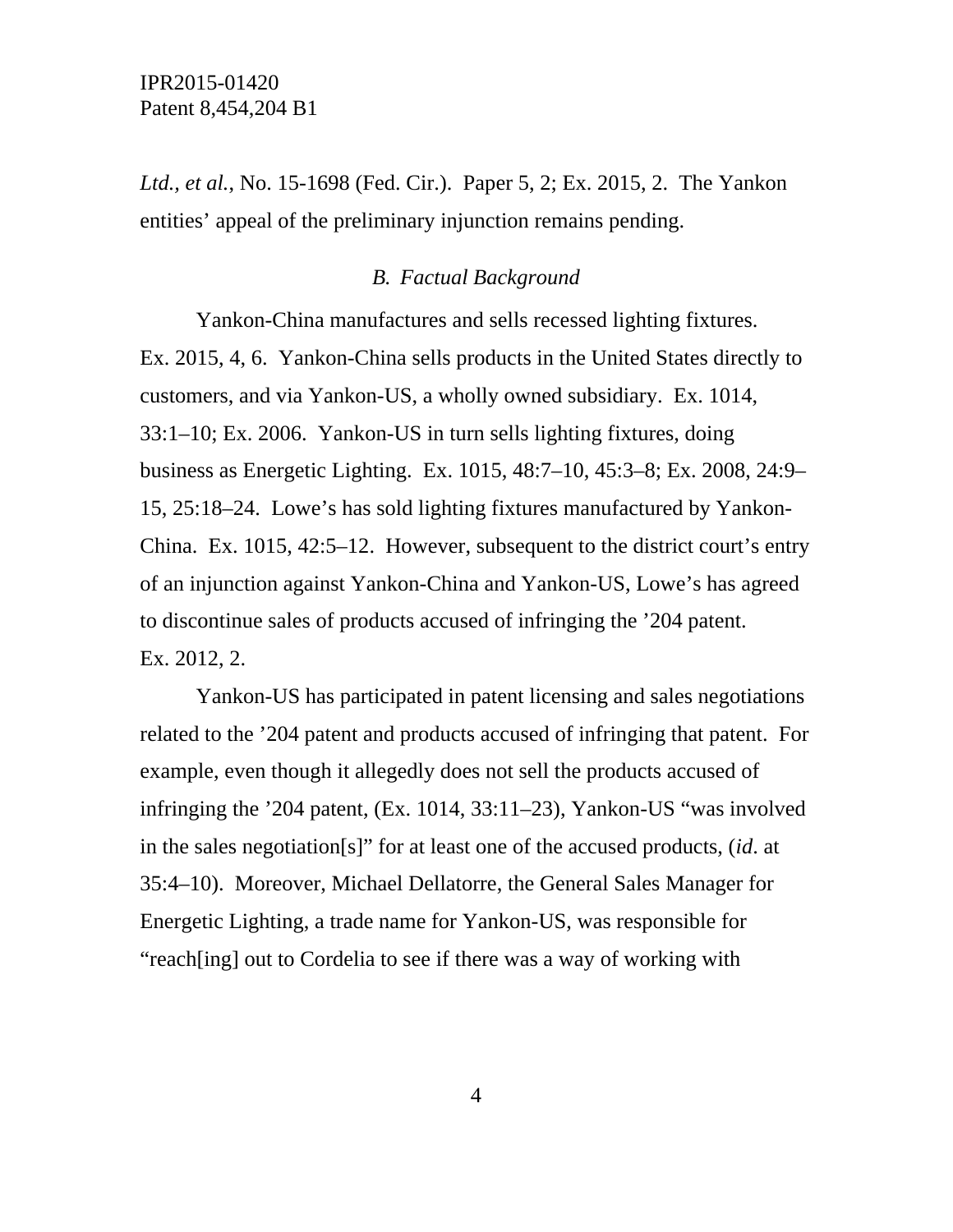-

Cordelia with [the '204] patent." Ex. 1015, 86:17–23; *see also id.* at 42:25–  $43:5.^3$ 

In email correspondence sent to Cordelia, identifying as its subject "Patent Discussion – Energetic Lighting," Mr. Dellatorre wrote, "Energetic Lighting is interested in furthering talks with you to see if we can establish an agreement for the use of certain aspects of this patent. We are willing to negotiate with you or if you are interested in selling said patent." Ex. 2014, CL000652. This email, as well as two follow-up messages, identified Mr. Dellatorre as the General Sales Manager for Energetic Lighting, and included David Liu, the General Manager of Yankon-US, as a recipient. *Id*. at CL000651–CL000652. One of Mr. Dellatorre's emails to Cordelia included the statement "Energetic Lighting is a manufacturer of energy efficient bulbs, lamps and fixtures. Since 1975, we have grown to seven factories in three countries. Our North American headquarters is in Chino, California, 40 miles east of Los Angeles," below his signature block. *Id*. at CL000651 (emphasis omitted).

During deposition, Mr. Dellatorre indicated that he also discussed the '204 patent telephonically with Cordelia. Ex. 1015, 122:3–6 ("I introduced myself and told him that we were in – we know you have this patent, we

 $3$  We note that Petitioner has redacted, without explanation, the top portion of page 86 of Exhibit 1015, which appears to relate to testimony from Mr. Dellatorre regarding instructions that he "solve the patent issue." Ex. 1015, 86:17–18. Additional unexplained redactions appear at pages 61 and 160 of Exhibit 1015.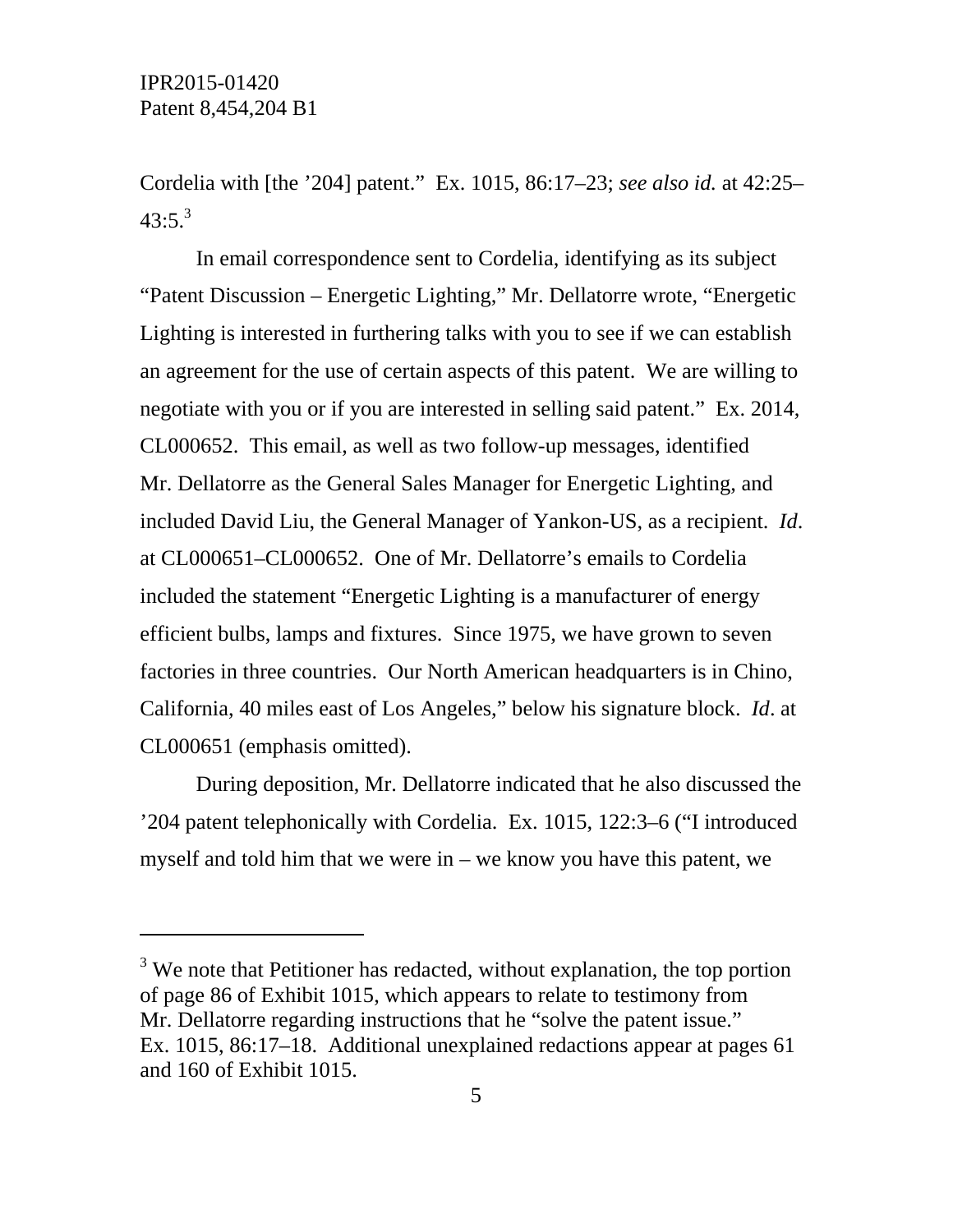-

were interested in talking to him further about the patent." $)$ .<sup>4</sup> Testifying on behalf of Yankon-China as a corporate representative for patent licensingrelated issues, Mr. Dellatorre stated that "I probably know as much as anybody else in the company on that also." Ex. 1015, 74:14–16, 129:11–18.

Yankon-US and Yankon-China also exhibit operational and personnel overlap. For example, Wei Chen, the President of Yankon-US, is a high ranking executive within Yankon-China. Ex. 2008, 67:2–8 (identifying Mr. Chen as the "co-chairman or chairman of Yankon[-China]"). In addition, Mr. Chen owned Energetic Lighting prior to its sale to Yankon-US. Ex. 2007, 32:14–18, 33:6–24. David Liu, the General Manager of Yankon-US, reports to Yang Li, the General Manager of Yankon-China's American business department. Ex. 1014, 31:3–22. Furthermore, Kai Zhao, the Vice President of Yankon-China's American business department, and a direct report to Mr. Li, testified that although he does not "make decisions for Yankon[-US]," he nevertheless has "a certain degree of supervision over certain areas; for example, pricing." Ex. 2009, 23:19–22, 24:6–20.

The Yankon entities have acted in unity throughout the district court and appellate actions. For example, the Yankon entities collectively filed an answer and counterclaims to Cordelia's complaint. Ex. 2003. The Yankon entities also are represented by the same law firm, Sill Cummis & Gross, and

 $4$  We note that Petitioner did not include the prior page of the deposition transcript, which appears to identify with whom Mr. Dellatorre spoke. However, it is clear from the subsequent testimony that Mr. Dellatorre's testimony related to a telephonic conversation with Cordelia. Ex. 1015 122:13–123:16.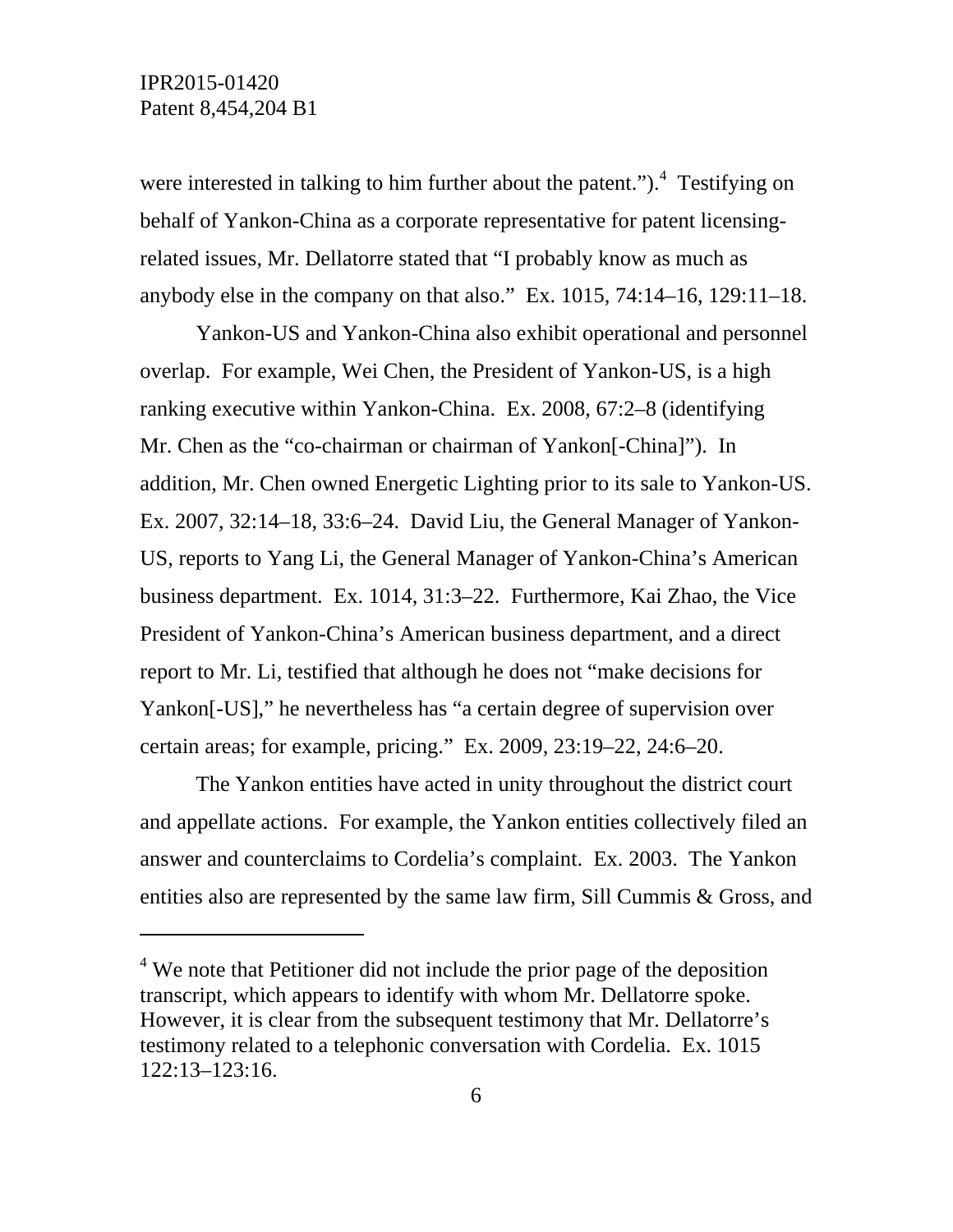share the same lead counsel in the district court and appellate actions. That same firm and lead counsel represent Yankon-China in the instant *inter partes* review proceeding. Paper 2. Yankon-China has not provided evidence, such as the retention letter for the instant proceeding or invoices, to show, for example, that Yankon-China has paid all legal fees related to the instant *inter partes* review.

Lowe's bears no direct corporate relationship to the Yankon entities. Rather, Lowe's is an indemnitee of Yankon-China. Ex. 2010, 2. Moreover, "although Lowe's has informed Yankon[-China] of its indemnification rights to recover all of its costs, expenses and reimbursement, it has not made any formal demand for the costs associated with the stop order of its 1,722 U.S. stores." *Id*.

Lowe's was not named as a defendant in Cordelia's original complaint for patent infringement against the Yankon entities. Ex. 2002. Lowe's was not added to the suit until April 2015, nearly a year after the initial complaint. Ex. 2004. Lowe's does, however, share litigation counsel with the Yankon entities. Ex. 1004, 4. In addition, Lowe's joined the Yankon entities and Mr. Wei in filing a consolidated motion seeking to stay the district court action pending the *inter partes* review proceeding. Ex. 2013. Although it has agreed to refrain from selling the accused products while the preliminary injunction against the Yankon entities remains in force, Lowe's itself is not subject to that injunction, and is not party to the appellate proceedings concerning that injunction. Ex. 2012, 2; Ex. 2015, 4–5, A18 n.3.

7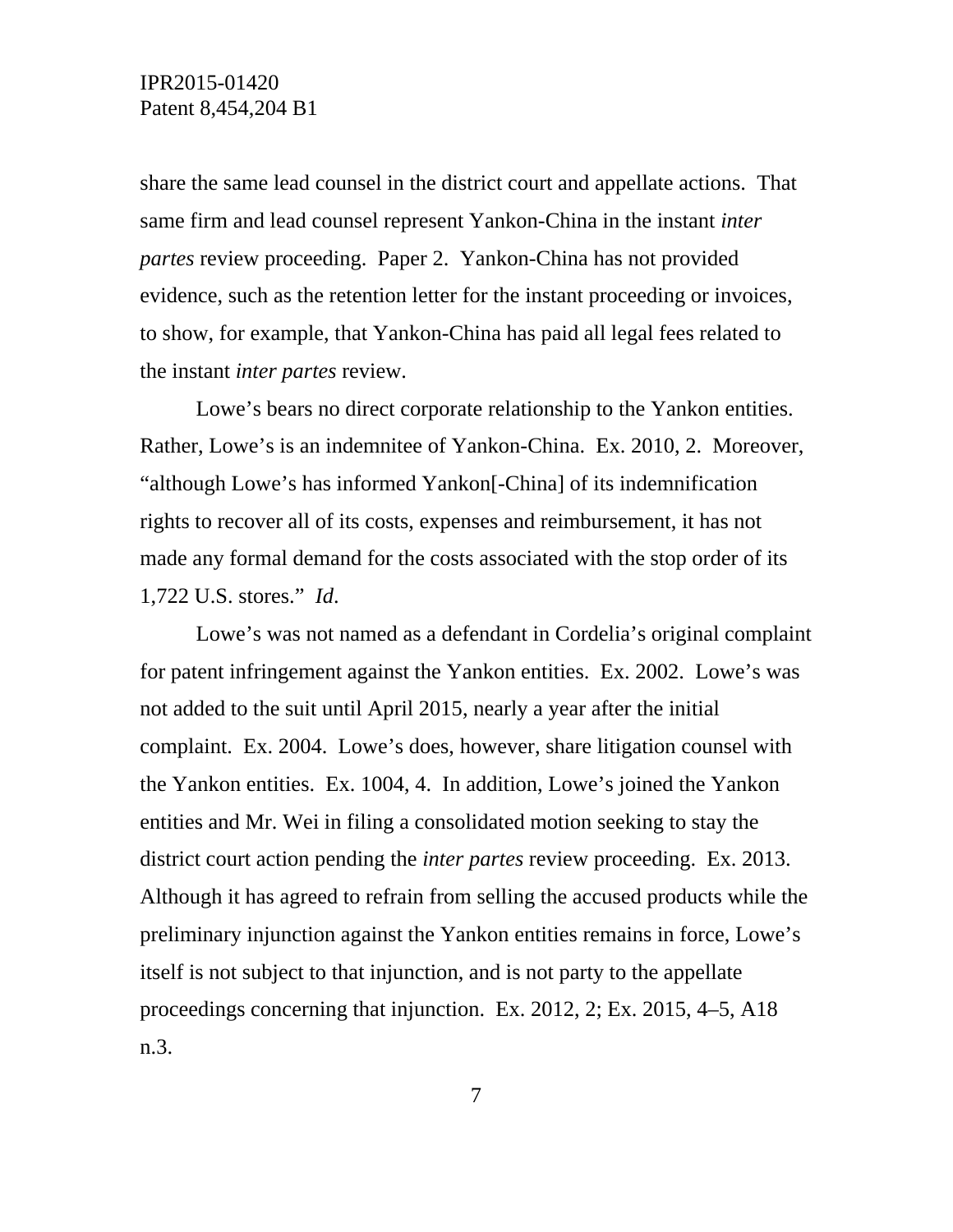l

## II. ANALYSIS

#### *A. Burden*

Under 35 U.S.C. § 312(a)(2), a petition must identify all real partiesin-interest. Although we generally accept the petitioner's identification of real parties-in-interest at the time of filing the petition, this acceptance reflects a rebuttable presumption inuring to the petitioner's benefit; it does not shift the burden of persuasion. *Zerto, Inc. v. EMC Corp.*, Case IPR2014- 01254 (PTAB Feb. 12, 2015) (Paper 32).

"[T]he party against whom a presumption is directed has the burden of producing evidence to rebut the presumption. *But this rule does not shift the burden of persuasion, which remains on the party who had it originally*." Fed. R. Evid. 301 (emphasis added).<sup>5</sup> Where, as here, a patent owner presents evidence that reasonably brings into question the accuracy of a petitioner's identification of the real parties-in-interest, the petitioner alone bears the burden of establishing that it has complied with the statutory requirement to identify all the real parties-in-interest. *Atlanta Gas Light Co. v. Bennett Regulator Guards, Inc.*, Case IPR2013-00453, slip op. at 8 (PTAB Jan. 6, 2015) (Paper 88).

<sup>&</sup>lt;sup>5</sup> With few exceptions, not pertinent here, we have adopted the Federal Rules of Evidence as applying to *inter partes* review proceedings. 37 C.F.R.  $§$  42.62(a).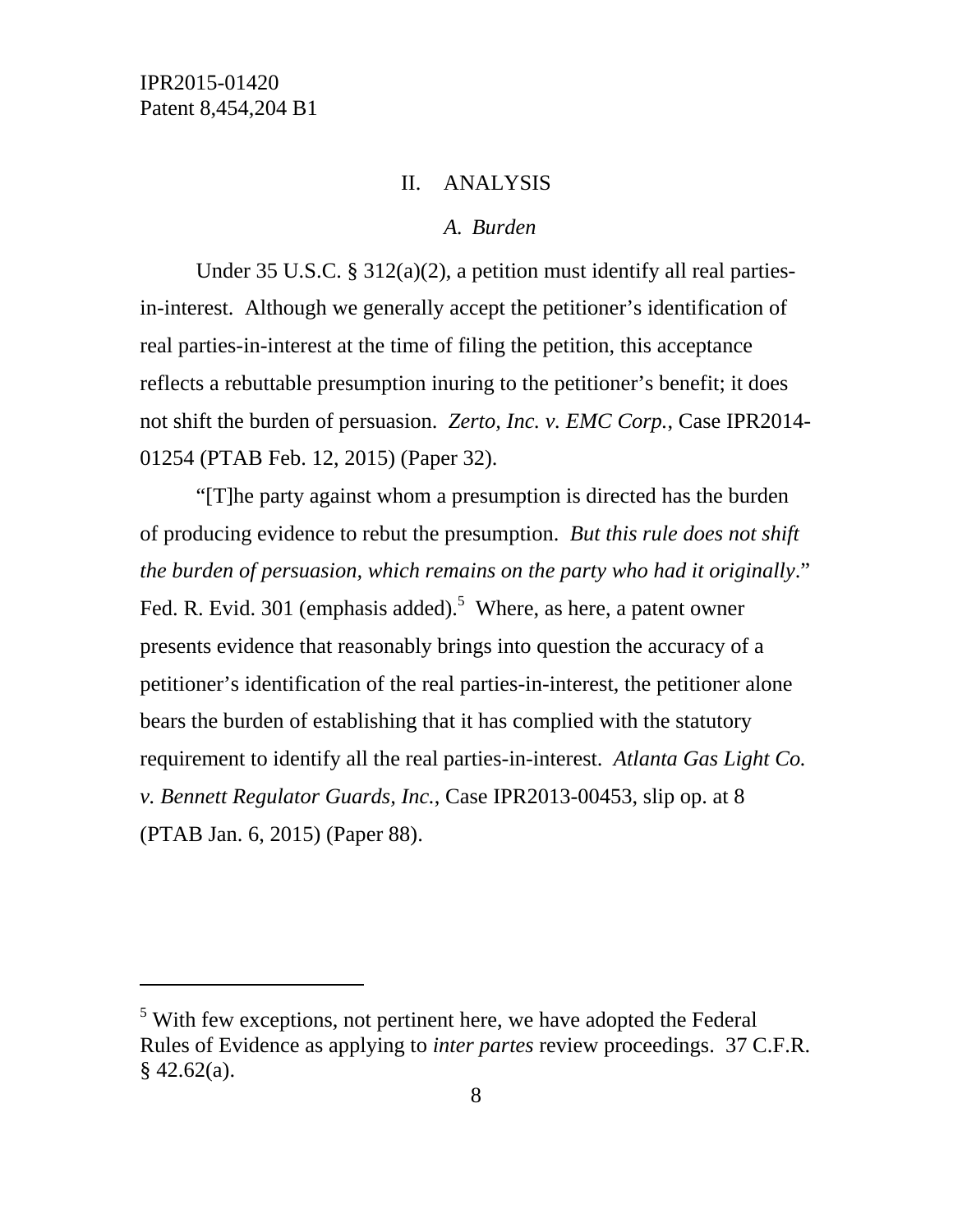## *B. Principles of Law*

"Whether a party who is not a named participant in a given proceeding nonetheless constitutes a 'real party-in-interest' . . . to that proceeding is a highly fact-dependent question." Office Patent Trial Practice Guide, 77 Fed. Reg. 48,756, 48,759 (Aug. 14, 2012) ("Trial Practice Guide"). "Courts invoke the terms 'real party-in-interest' and 'privy' to describe relationships and considerations sufficient to justify applying conventional principles of estoppel and preclusion." *Id*.

The framework described in *Taylor v. Sturgell*, 553 U.S. 880 (2008), informs this determination. *Id*. In *Taylor*, the Supreme Court identified six categories of exceptions to the common law rule forbidding non-party preclusion in litigation: (1) whether the non-party agrees to be bound by the determination of issues in the proceeding; (2) whether a pre-existing substantive legal relationship with the party named in the proceeding justifies binding the non-party; (3) "in certain limited circumstances," whether the non-party is adequately represented by someone with the same interests; (4) whether the non-party exercised or could have exercised control over the proceeding; (5) whether the non-party is bound by a prior decision and is attempting to rehear the matter through a proxy; and (6) whether a statutory scheme forecloses successive hearing by non-parties. 553 U.S. at 893–95. The Court noted, however, that this list "is meant only to provide a framework . . ., not to establish a definitive taxonomy." *Id.* at 893 n.6.

9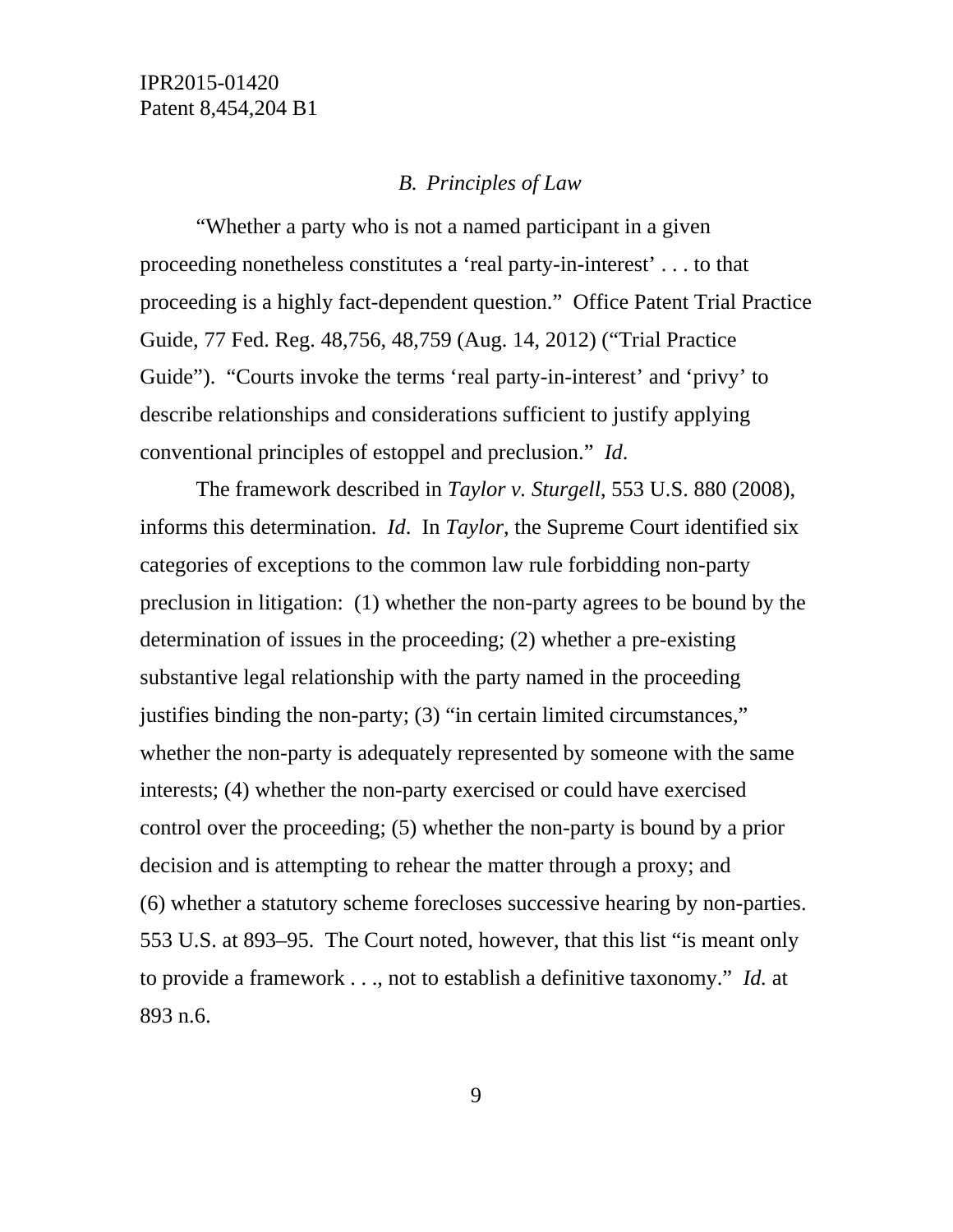Whether the non-party exercised or could have exercised control over the proceeding, is a common focus of inquiry in *inter partes* review proceedings. But "[c]ourts and commentators agree . . . that there is no bright-line test for determining the necessary quantity or degree of participation to qualify as a 'real party-in-interest' . . . based on the control concept." Trial Practice Guide at 48,759 (citing *Gonzalez v. Banco Cent. Corp.*, 27 F.3d 751, 759 (1st Cir. 1994)). A non-party's participation may be overt or covert, and the evidence may be circumstantial, but the evidence, as a whole, must show that the third party possessed effective control from a practical standpoint. *See Gonzalez*, 27 F.3d at 759. This inquiry is not based on isolated facts, but rather must consider the totality of the circumstances. *Id*.

### *C. The Parties' Contentions*

In its Petition, Yankon-China identifies itself as the sole real party-ininterest. Pet. 2. In its Preliminary Response, Cordelia asserts that Yankon-China's failure to identify either Yankon-US or Lowe's as a real parties-ininterest is fatal to the Petition. Prelim. Resp. 4–22.

Cordelia argues that the corporate relationship between Yankon-China and Yankon-US has been blurred to the point that it is not possible to determine where one entity ends and the other begins. *Id*. at 15. Cordelia further contends that Yankon-US has exercised, or could have exercised, control over this Petition. *Id*. at 15–16. Concerning Lowe's, Cordelia asserts that as indemnitees and co-defendants in the district court litigation,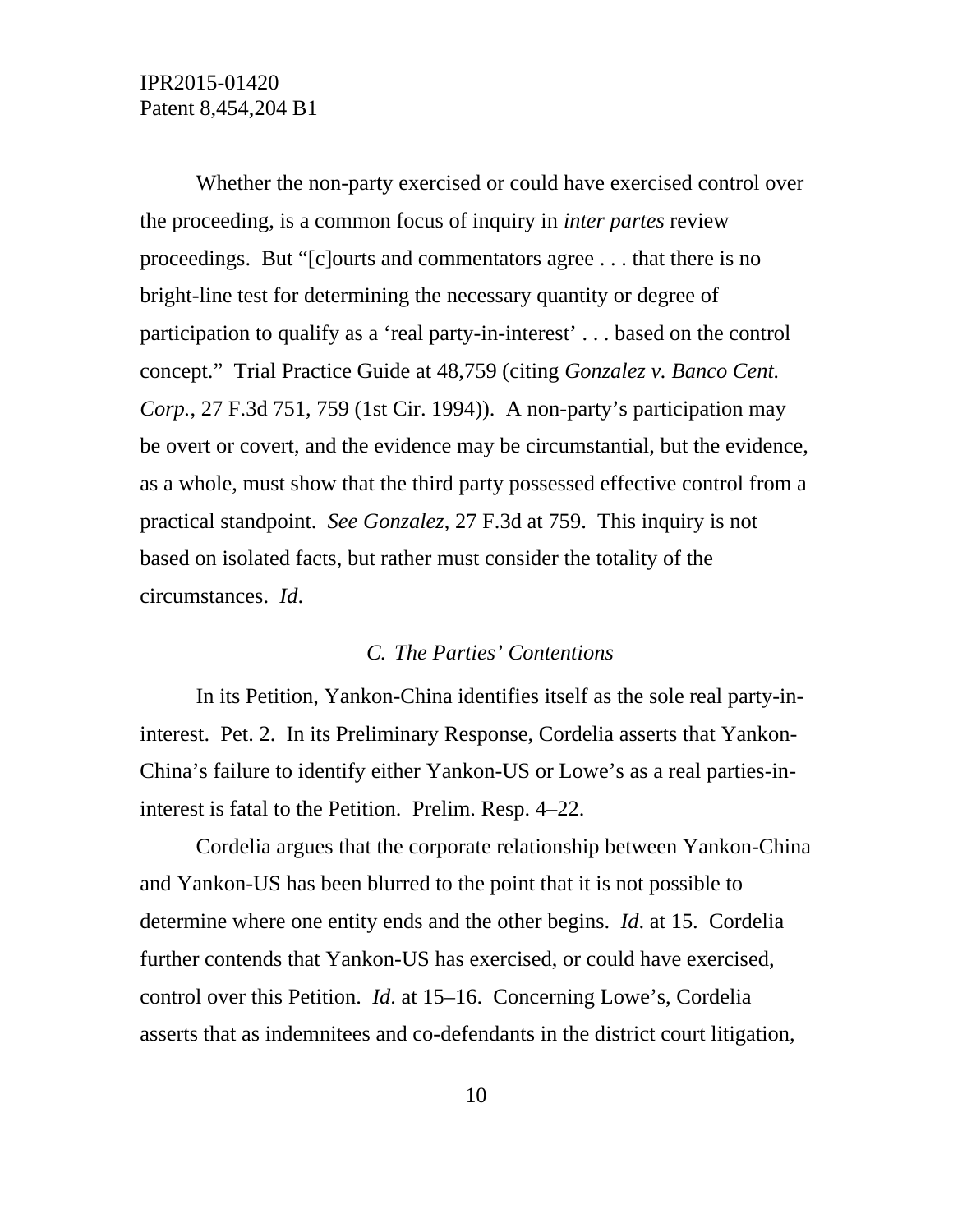Lowe's' interests are aligned with Yankon-China's, and Lowe's is, therefore, a real party-in-interest to this Petition. *Id*. at 19–20. Cordelia also argues that Lowe's desires to invalidate the '204 patent so it can resume sale of the accused devices. *Id*. at 21.

Pointing to the June 18, 2014 service of its complaint for patent infringement on the Yankon entities, Cordelia contends that Yankon-China cannot now correct its Petition to name either Yankon-US or Lowe's as real parties-in-interest, because the earliest filing date that could be according would fall outside of the period specified by 35 U.S.C. § 315(b). *Id*. at 22 (citing Ex. 1004, 7; *Zoll*, Case IPR2013-00606, slip op. at 16–17, 17 n. 2 (Paper 15); *Atlanta Gas*, Case IPR2013-00453, slip op. at 14 (Paper 88)).

In its Reply, Yankon-China contends that as a subsidiary, Yankon-US lacks effective control over Yankon-China, and, therefore, is not a real party-in-interest. Reply 1 (citing *TRW Automotive U.S. LLC v. Magna Electronics Inc.*, Case IPR2014-01346 (PTAB Feb. 20, 2015) (Paper 7)). Yankon-China further asserts that Yankon-US has no real interest in the Petition because it allegedly has not made or sold the products accused of infringement in the district court litigation. *Id.* at 2 (citing Ex. 1014, 33–35; Ex. 1015, 11, 42–45, 49, 66, 186; Ex. 1016, 22, 24, 53). Yankon-China also states that Energetic Lighting is a trade name for Yankon-US only. Reply 3–4 (citing Ex. 1014, 100).

Yankon-China argues that it and Yankon-US operate as separate entities. Yankon-China points out that Yankon-US purchases products from Yankon-China, collects payments from customers, and records its own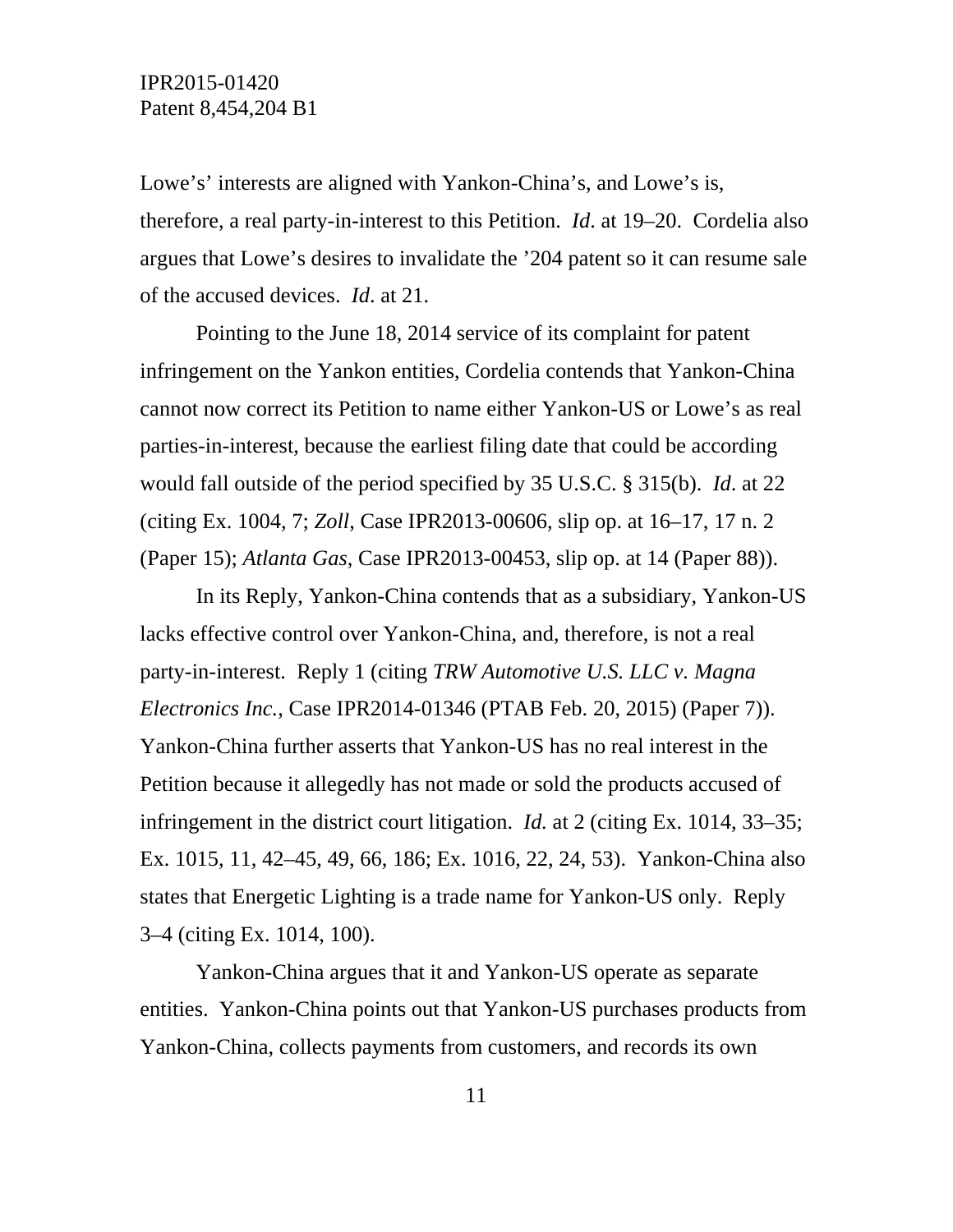$\overline{a}$ 

profits and losses. Reply 2–3 (citing Ex. 1015, 48, 60–61). Moreover, Yankon-China disputes that the activities of Mr. Chen and Mr. Dellatorre are indicative of corporate blurring. Yankon-China insists that Mr. Chen's role as President of Yankon-US is merely ceremonial, Reply 2–3 (citing Ex. 1015, 68, 74–75; Ex. 1016, 9),<sup>6</sup> and that Mr. Dellatorre's involvement in licensing discussions with Cordelia was circumscribed, *id*. at 3 (citing Ex. 1015, 86, 122–23, 159–60). Petitioner also contends that Mr. Dellatorre's designation as a corporate representative for Yankon-China for licensing issues is irrelevant. *Id*. (citing Ex. 1015, 74, 129).

Regarding Lowe's, Yankon-China asserts that there is no legal basis for finding that a retailer is a real party-in-interest to a petition filed by a separate and distinct product manufacturer. Reply 4–5. Additionally, Yankon-China states that Lowe's has voluntarily stopped selling the products accused in the district court litigation, and that it has no intention of resuming such sales. *Id*. at 4.

# *D. Yankon-China Has Not Satisfied Its Burden of Identifying All Real Parties-in-Interest in Its Petition*

Having reviewed the evidence presented by Yankon-China and Cordelia, we conclude that Yankon-China has not carried its burden of identifying all real parties-in-interest, as mandated by 35 U.S.C. § 312(a)(2).

<sup>&</sup>lt;sup>6</sup> Yankon-China's Reply refers to deposition testimony concerning a "Yankon U.S. organizational chart [that] shows David Liu in charge of Yankon U.S.," Reply 2, but no such chart has been submitted as evidence in this proceeding.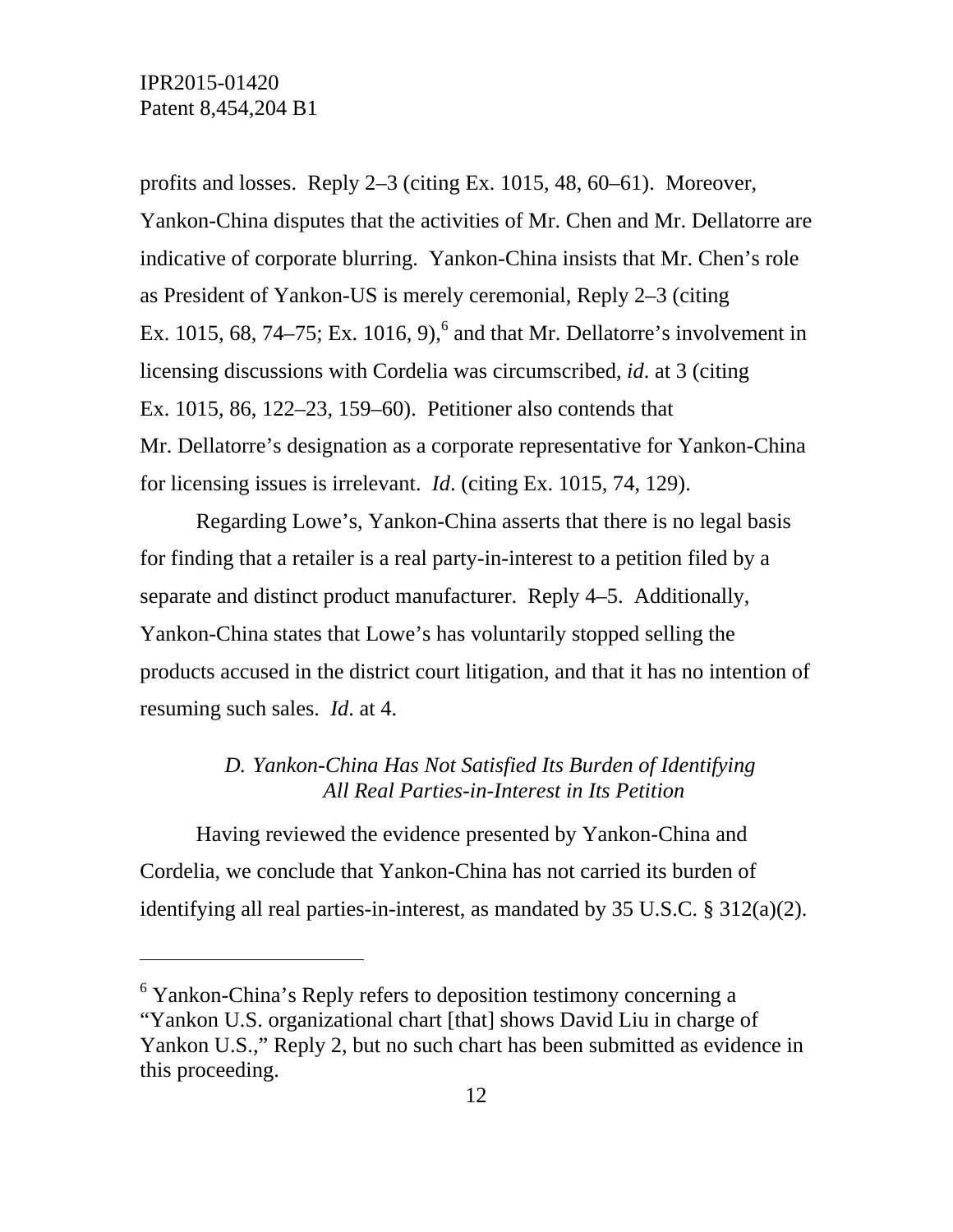### *i. Yankon-US*

Yankon-China contends that, as a subsidiary, Yankon-US cannot exercise control over Yankon-China, and therefore Yankon-US is not a real party-in-interest to the Petition. Reply 1. However, the relevant inquiry here is whether the non-party exercised or could have exercised control over *the instant proceeding.* It is not whether Yankon-US controls Yankon-China, but rather, the nature of Yankon-US's relationship to this *inter partes* review proceeding, and the degree of control Yankon-US can exert over the proceeding. *See, e.g.*, *Amazon.com, Inc. et al. v. Appistry, Inc.*, Case IPR2015-00480, slip op. at 6 (PTAB July 13, 2015) (Paper 18) ("[T]he close corporate relationship between Amazon.com and AWS strongly suggests that ADS and AWSHC, the subsidiary companies in the chain of corporate ownership between Amazon.com and AWS, are involved and controlling corporations representing the unified interests of themselves and Petitioner."); *Medtronic, Inc. v. Robert Bosch Healthcare Systems, Inc.*, Cases IPR2014-00488, IPR2014-00607, slip op. at 16 (PTAB Mar. 16, 2015) (Paper 52) ("assessing the totality of the evidence, they demonstrate that [the subsidiary] is the party with the substantive interest that desires review of the '605 and '249 patents, and that [the parent] is acting as a proxy for [the subsidiary]"). As discussed below, the totality of factual evidence in this record indicates that Yankon-US, a non-party, had the opportunity to exercise control over *this proceeding*. Accordingly, we conclude that Yankon-China has not met its burden of establishing that it is the only real party-in-interest to the Petition.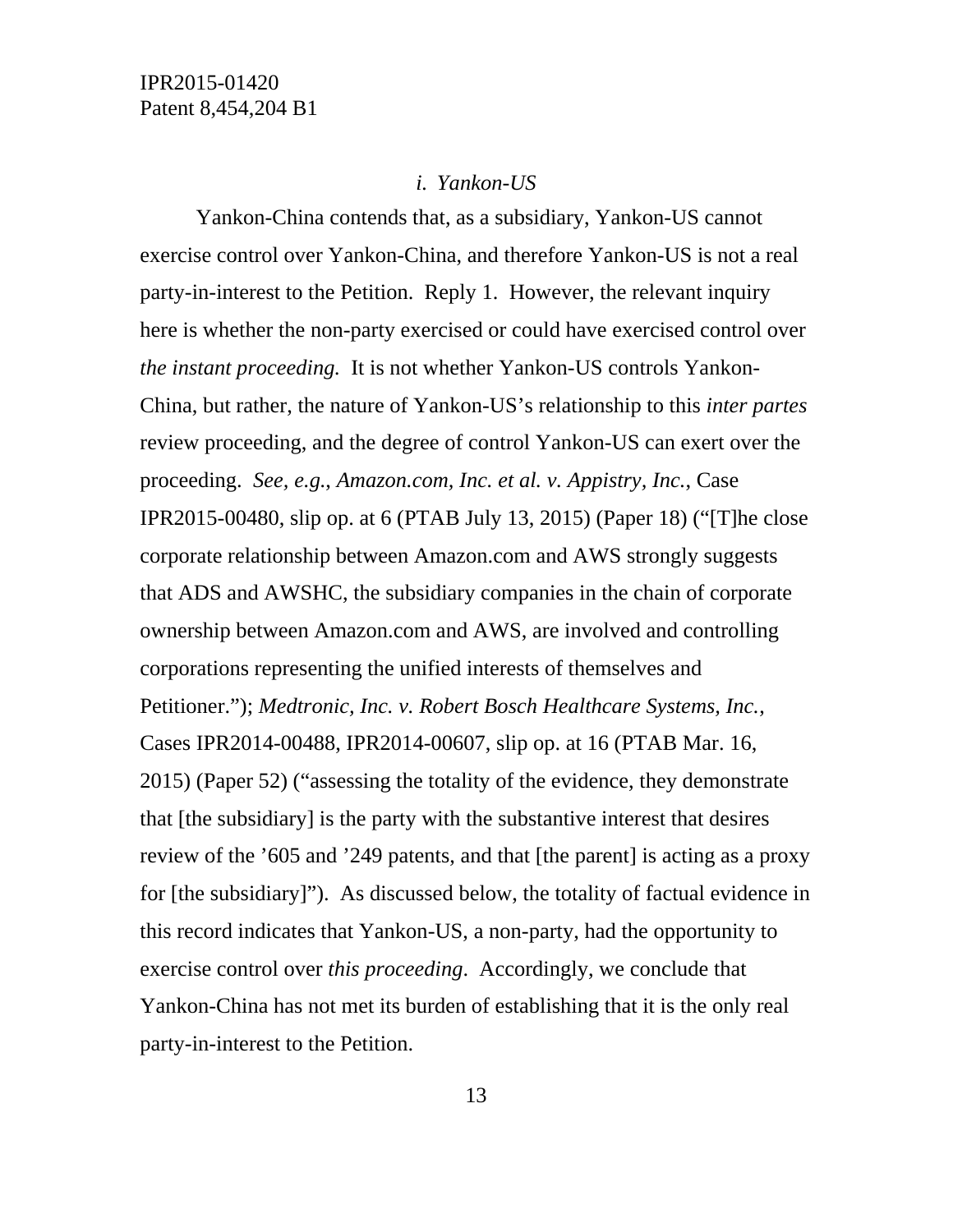The role of Yankon-US in negotiations for the purchase or licensing of the '204 patent, as well as for the sale of products accused of infringing that patent suggests that Yankon-US had the opportunity to control this *inter partes* review proceeding. Yankon-US participated in sales negotiations for at least one of the products accused of infringing the '204 patent (Ex. 1014, 35:4–10), even though it allegedly never sold that product (*id*. at 33:11–23). Furthermore, the evidence of record shows that Mr. Dellatorre of Energetic Lighting was the sole point of contact for telephonic and written communications with Cordelia concerning the '204 patent, and that he represented to Cordelia that Energetic Lighting wished to negotiate rights to that patent. Ex. 2014; Ex. 1015, 122:3–6. In correspondence to Cordelia, Mr. Dellatorre represented that "Energetic Lighting is interested in furthering talks with you to see if we can establish an agreement for the use of certain aspects of [the '204] patent. We are willing to negotiate with you or if you are interested in selling said patent." Ex. 2014, CL000652.

The only Yankon employee included on Mr. Dellatorre's correspondence to Cordelia was Mr. Liu of Yankon-US. Ex. 2014. No evidence has been presented suggesting that Mr. Dellatorre ever drew a distinction between Yankon-US or Energetic Lighting on the one hand, and Yankon-China on the other during his dealings with Cordelia. Rather, the evidence supports the conclusion that Yankon-US led discussions with Cordelia concerning the '204 patent. *See Atlanta Gas*, Case IPR2013- 00453, slip op. at 9–10 (Paper 88) (finding negotiations conducted by employee of non-party "at least partially on behalf of [Petitioner,]" and use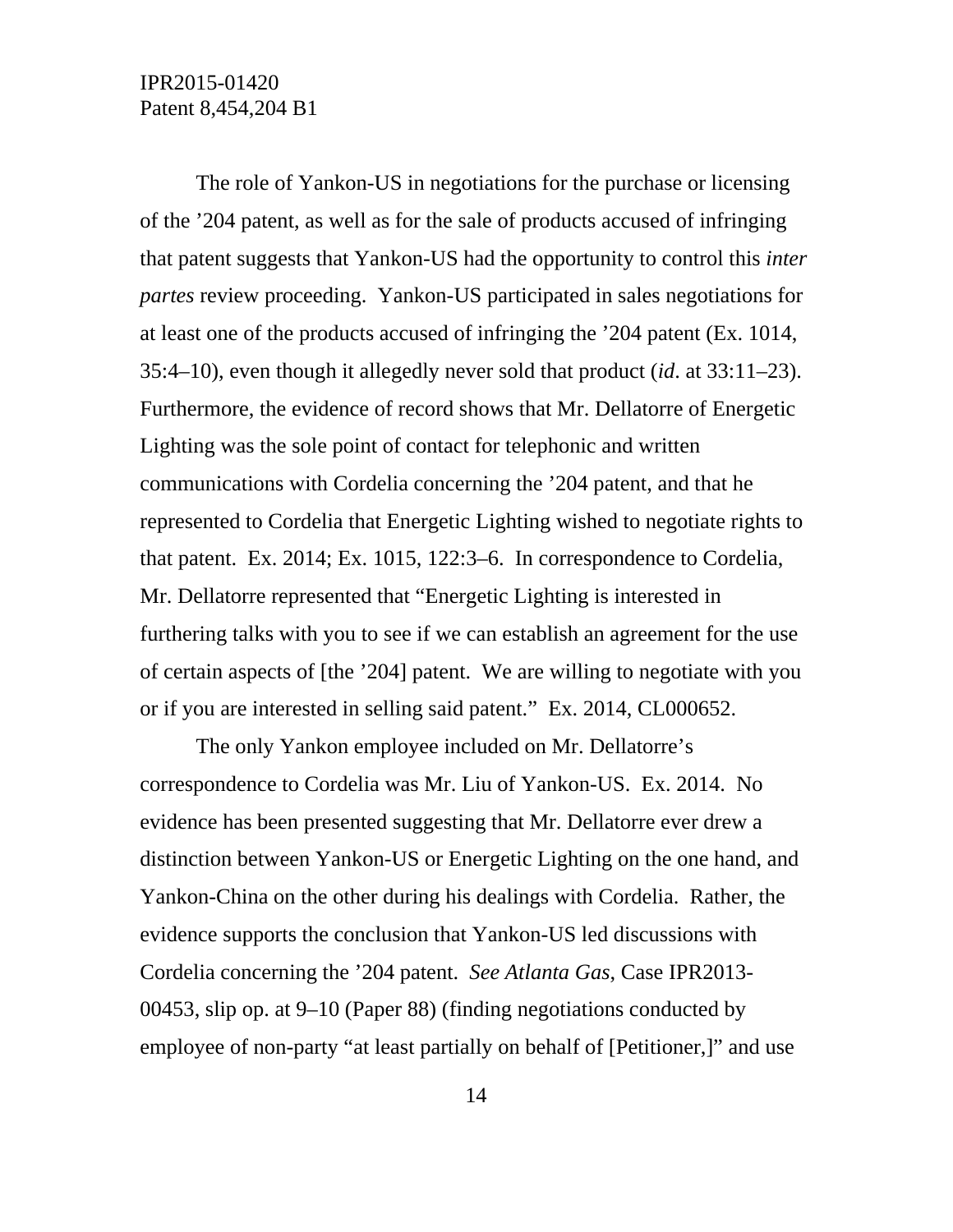$\overline{a}$ 

of non-parties' letterhead supported the conclusion that the non-party was a real party-in-interest to Petition).

Yankon-China's selection of Mr. Dellatorre as its corporate representative for licensing topics, including "[a]ny patent license agreements and proposed license agreements whether executed or not ultimately executed related to any knowledge of the accused products" (Ex. 1015, 129:11–18), combined with Mr. Dellatorre's testimony that he "probably know[s] as much as anybody else in the company on that" (*id.* at 74:14–16), underscores the prominent role of Yankon-US concerning the Yankon entities' patent-related activities in general, and the '204 patent in particular.

Mr. Chen's current leadership roles in Yankon-China and Yankon-US, as well has his prior ownership of Energetic Lighting, provide further support for the conclusion that Yankon-US could have exercised control over this proceeding. Ex. 2008, 67:2–8; Ex. 2007, 32:14–18, 33:6–24. In response to a question concerning whether Mr. Chen does day-to-day work as President of Yankon-US, or performs a more ceremonial role, Mr. Dellatorre testified that it is "a hard answer, but I would have to say I tend to lean towards a ceremonial role." Ex. 1015, 68:6–10. This response, however, does little to mitigate the fact that as the named President of Yankon-US, Mr. Chen had the opportunity to exercise control over this proceeding on behalf of Yankon-US.<sup>7</sup> *See Galderma S.A. v. Allergan* 

<sup>&</sup>lt;sup>7</sup> We note that Yankon-China references an alleged Yankon-US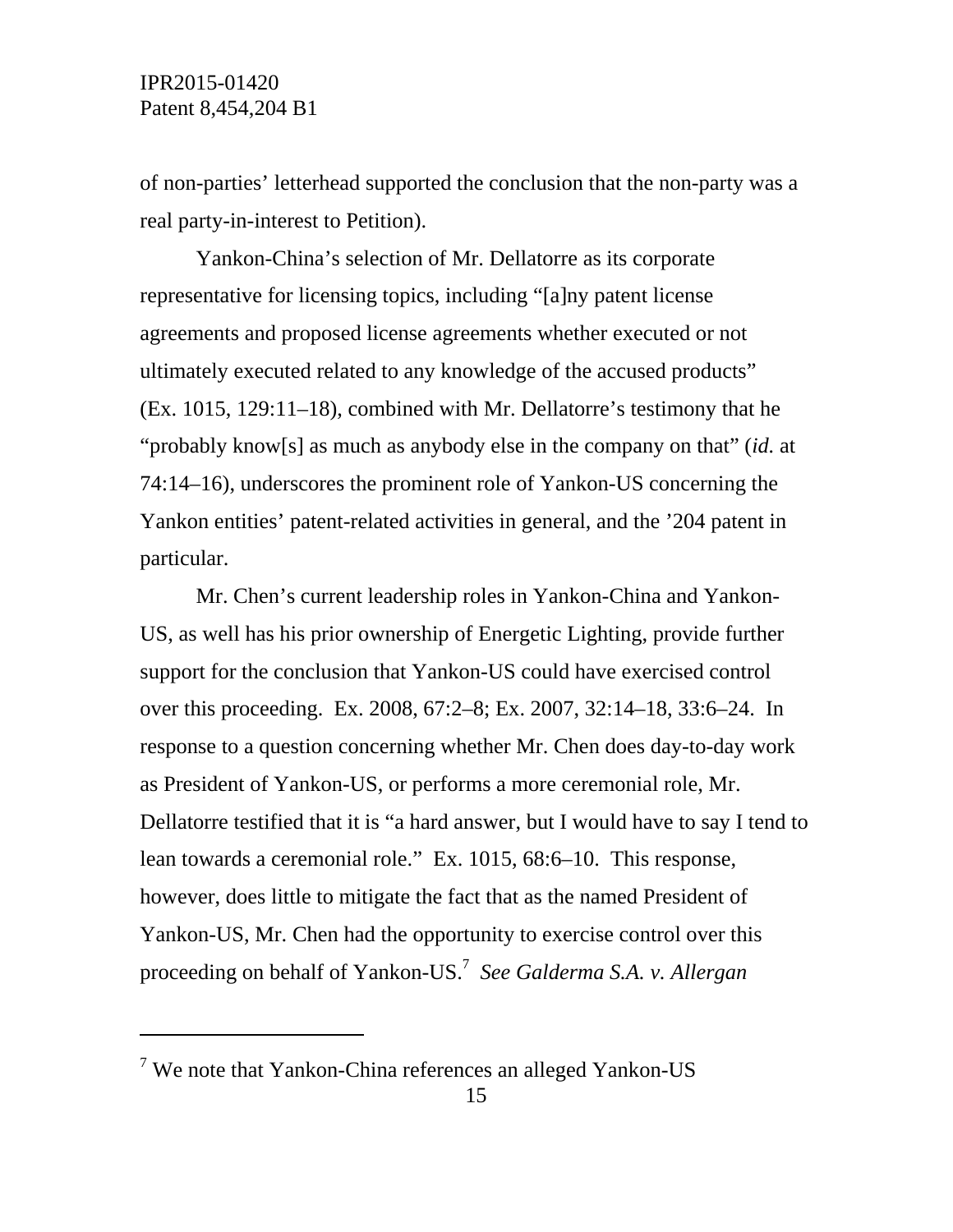$\overline{a}$ 

*Industrie*, Case IPR2014-01422, slip op. at 12 (PTAB Mar. 5, 2015) (Paper 14) ("As President and CEO of both parent and subsidiary, Mr. Antunes wields a significant degree of effective control over the present matter. We need not consider whether Mr. Antunes did or did not, directly or indirectly, exercise this control.").

Whether or not Yankon-US sells the products accused infringement in the district court litigation is insufficient to overcome the evidence in this record, as a whole, showing Yankon-US possessed effective control over this proceeding from a practical standpoint. Indeed, when considered in view of Yankon-US's involvement in sales negotiations for at least one of the accused products, (Ex. 1014, 35:4–10), and Mr. Dellatorre's role in negotiations for rights to the '204 patent, (Ex. 2014; Ex. 1015, 122:3–6), that Yankon-US may not itself have sold the accused products indicates that Yankon-US exercises control over patent and sales related activities not only for itself, but also for Yankon-China. Evidence of the purchase of products from Yankon-China by Yankon-US, receipt of payments directly from customers, and independent bookkeeping is inadequate to overcome the countervailing evidence of Yankon-US's opportunity to control this proceeding described above.

The Yankon entities unified conduct with respect to the litigation over the '204 patent also supports the conclusion that Yankon-US had the opportunity to control this *inter partes* review. Yankon-China shares

organizational chart in its Reply, but that Yankon-China has not produced that chart for our consideration in these proceedings. *See* Reply 3.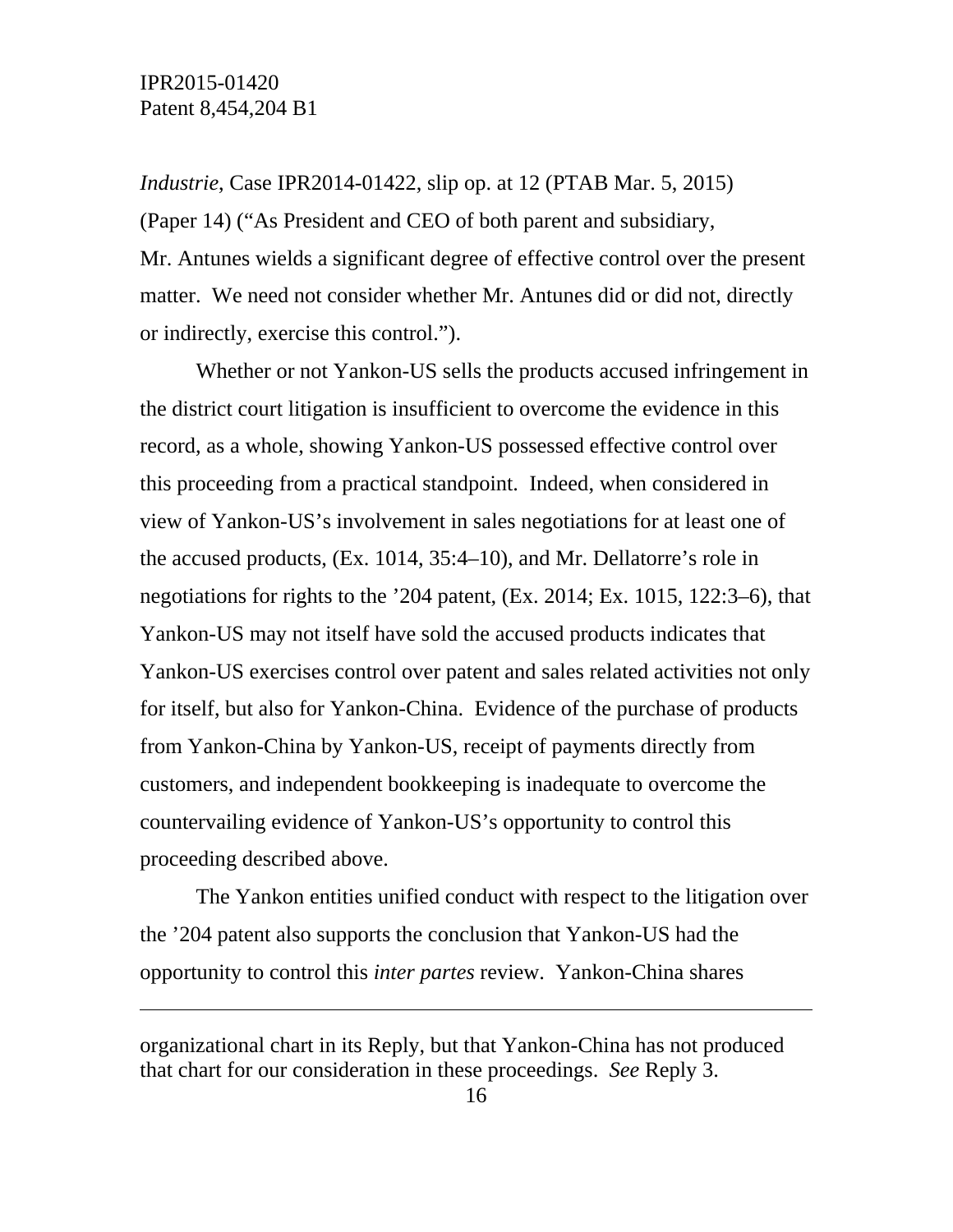counsel, and has acted in unison with Yankon-US throughout the district and appellate court proceedings. *See, e.g.*, Ex. 2003; Ex. 2015. The same counsel represents Yankon-China in this proceeding. Paper 2. Nevertheless, despite our invitation, Yankon-China has not presented any evidence, such as the retention letter for the instant proceedings or invoices, to show that Yankon-China alone authorized and funded the Petition.

Indeed, Yankon-China did not itself request authorization to submit argument or evidence in reply to Cordelia's allegations concerning Yankon-US's status as a real party-in-interest to this proceeding. It was not until we *sua sponte* issued an order urging Yankon-China to respond to Cordelia's contentions, and inviting the submission of evidence (other than new testimony) that Yankon-China filed its Reply and Exhibits excerpting (in some cases redacted) portions of Mr. Dellatorre's, Mr. Zhao's, and Mr. Lu's depositions, which we have considered.

Additionally, although Yankon-China proffered, in a footnote, that had we allowed it, Yankon-China would have presented new testimony that Yankon-US did not authorize, fund, or draft the Petition, at no point prior to the filing of its Reply did Yankon-China request a conference, or otherwise seek leave to submit such evidence. Neither did Yankon-China come forward with non-testimonial evidence, such as invoices or retention letters, to support its proffer. Accordingly, we do not find Yankon-China's proffer persuasive.

Because Cordelia provides sufficient rebuttal evidence that reasonably brings into question the accuracy of Yankon-China's identification of real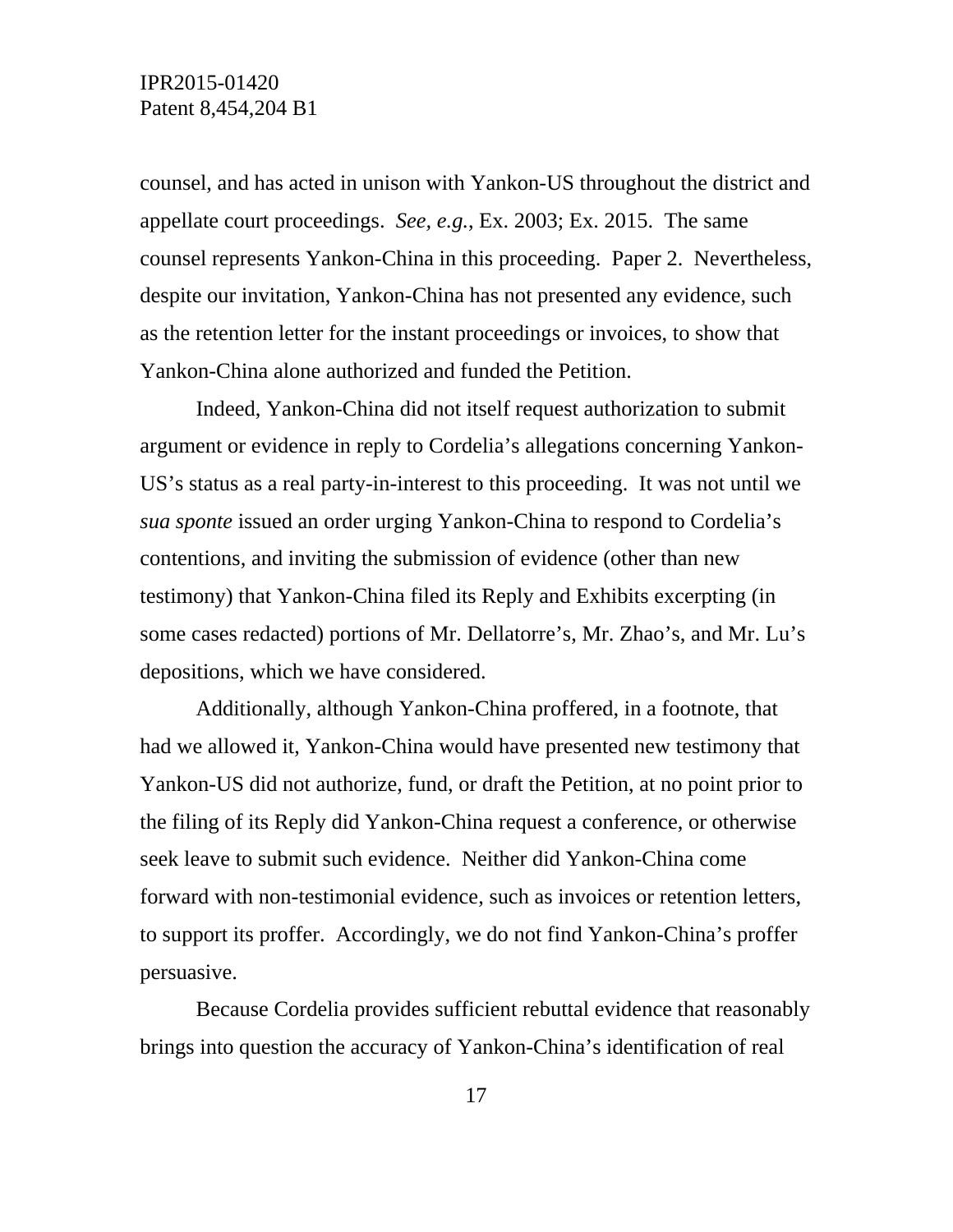parties-in-interest, the burden remains with Yankon-China to establish that it has complied with the statutory requirement to identify all real parties-ininterest. *See supra* Section II.A. Despite its burden of persuasion, which arises "from the fact that a petitioner is far more likely to be in possession of, or to have access to, evidence relevant to the issue than is a patent owner," *Atlanta Gas*, Case IPR2013-00453, slip op. at 8 (Paper 88), Yankon-China declined our invitation to submit documentary evidence showing that Yankon-US is not a real party-in-interest to this proceeding, and did not seek leave to file new testimonial evidence in support of its position.

Accordingly, in view of the totality of the factual evidence of record showing that Yankon-US could have exercised control over this *inter partes*  review proceeding, we are not persuaded that Yankon-China has satisfied its burden of identifying all real parties-in-interest in the Petition, as required by 35 U.S.C. § 312(a)(2). Specifically, Petitioner has not persuaded us that the Petition need not have identified Yankon-US as a real party-in-interest.

### *ii. Lowe's*

In contrast to Yankon-US, the evidence of record does not support the conclusion that Lowe's should have been identified as a real party-in-interest to the Petition. Lowe's status as an indemnitee of Yankon-China and codefendant sharing counsel in the district court litigation for infringement of the '204 patent, without more, is insufficient to confer status as a real partyin-interest to Yankon-China's petition. *See, e.g., Syntroleum v. Neste Oil Oyj*, Case IPR2013-00178, slip op. at 7 (Paper 22) (sharing of counsel in co-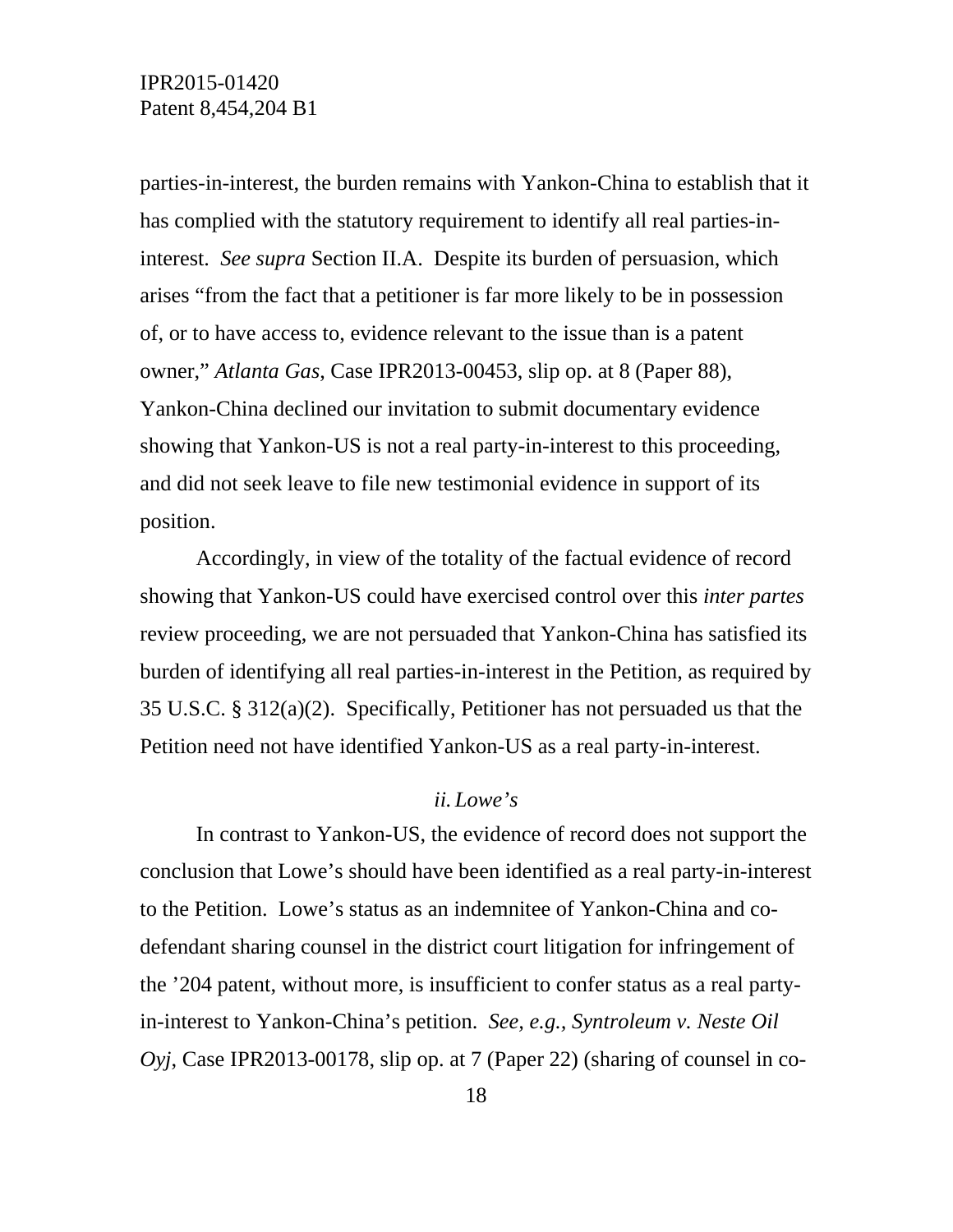pending litigation and existence of "indemnification agreement, without any evidence of the contractual obligations of the parties" does not establish requisite control). Similarly, Lowe's business interest in invalidating the '204 patent does not establish Lowe's as a real party-in-interest to the Petition.

## *E. Corrected Petition Would Be Time-Barred*

The Petition was accorded a filing date of June 16, 2015. Paper 3, 1. At this stage of the proceeding, correction of the Petition to include Yankon-US as a real party-in-interest would require assignment of a new filing date. *See* 37 C.F.R. § 42.106(b). Granting Yankon-US a new filing date would be futile in this instance because, even if corrected, the earliest filing date that could be accorded to the Petition would fall outside the one-year time bar for pursuing *inter partes* review set forth in 35 U.S.C. § 315(b).

### III. ORDER

In consideration of the foregoing, it is ORDERED that the Petition is DENIED and no trial is instituted.